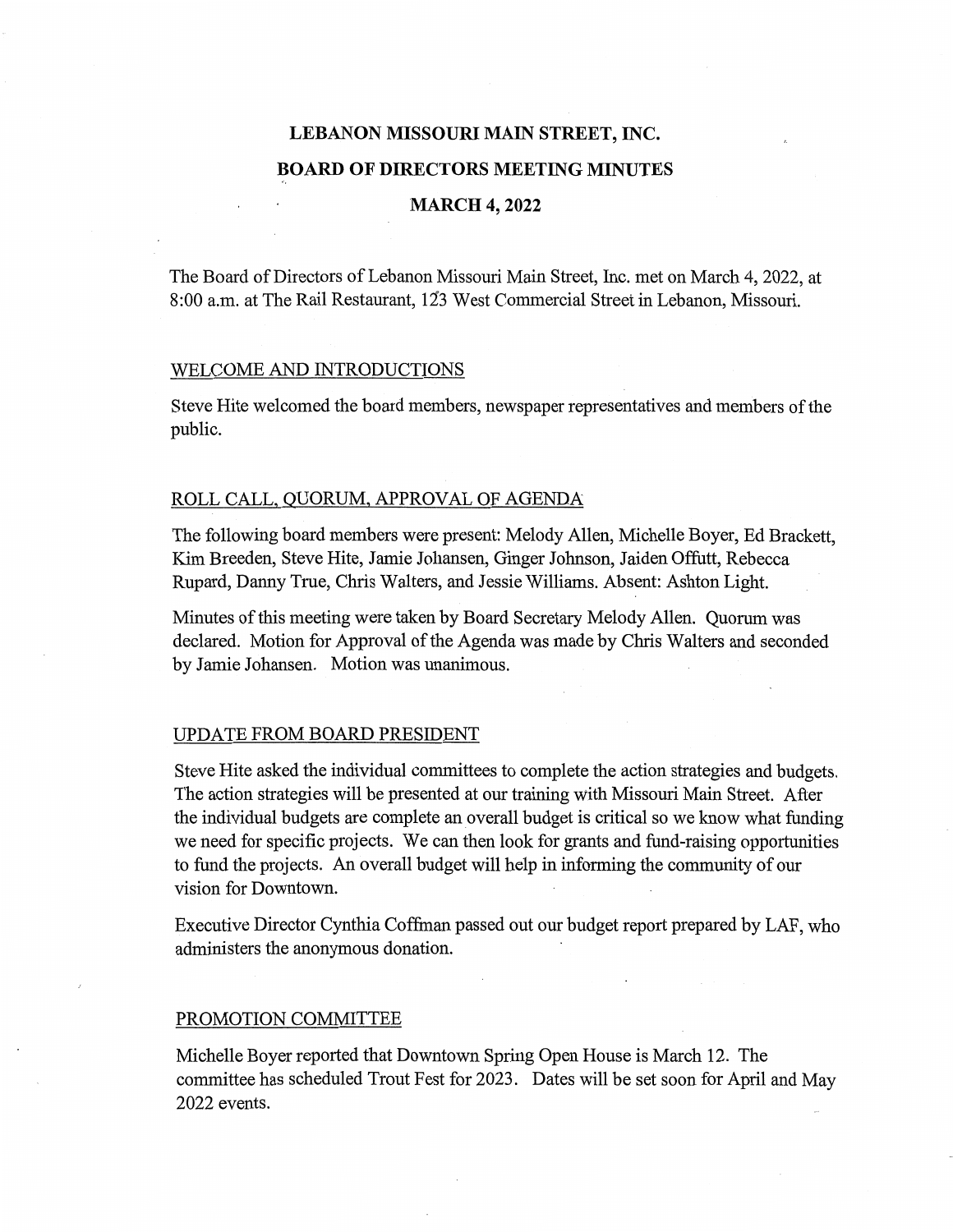# ROUTE 66 COMMITTEE

Rebecca Rupard stated that the Route 66 Festival is in the planning phase. Route 66 Society and downtown people are all involved in the planning of the 2-day event.

#### ORGANIZATION COMMITTEE

Hite stated that the committee would compile one main budget that included each budget from the individual committees. Hite also asked for input for the downtown newsletter. Johansen said that businesses can go through the link in the newsletter to be featured in later issues. They would like to have the website for downtown up and running soon.

#### DESIGN COMMITTEE

Brackett reported that the facade grant applications have gone out and the deadline for submission is April 30. We currently have 2 outstanding grants from last year to be paid. At a later date, grants could be considered for the back of buildings. Ways of highlighting parking for downtown were discussed.

## PRESENTATION FROM OLSSON STUDIO

Chris Cahalan from Olsson Studio presented the board with renderings of proposed archways from two different locations and two different designs. One design had planters at the base and the second design had no planters. After discussion, motion was made by Brackett to move forward with construction documents for design taking up one parking space, with and without the planters, and location to be determined later. Walters and Johansen seconded the motion. Motion carried with one no vote.

#### CONFLICT OF INTEREST STATEMENTS

Motion was made by Johnson and it was seconded by Walters that the board adopt the Conflict of Interest Policy. Motion carried.

Coffman asked that each board member please sign a conflict of interest statement and give to her.

New board member orientation is Tuesday, March 8, 2022, from 8 - 10am at First State Community Bank.